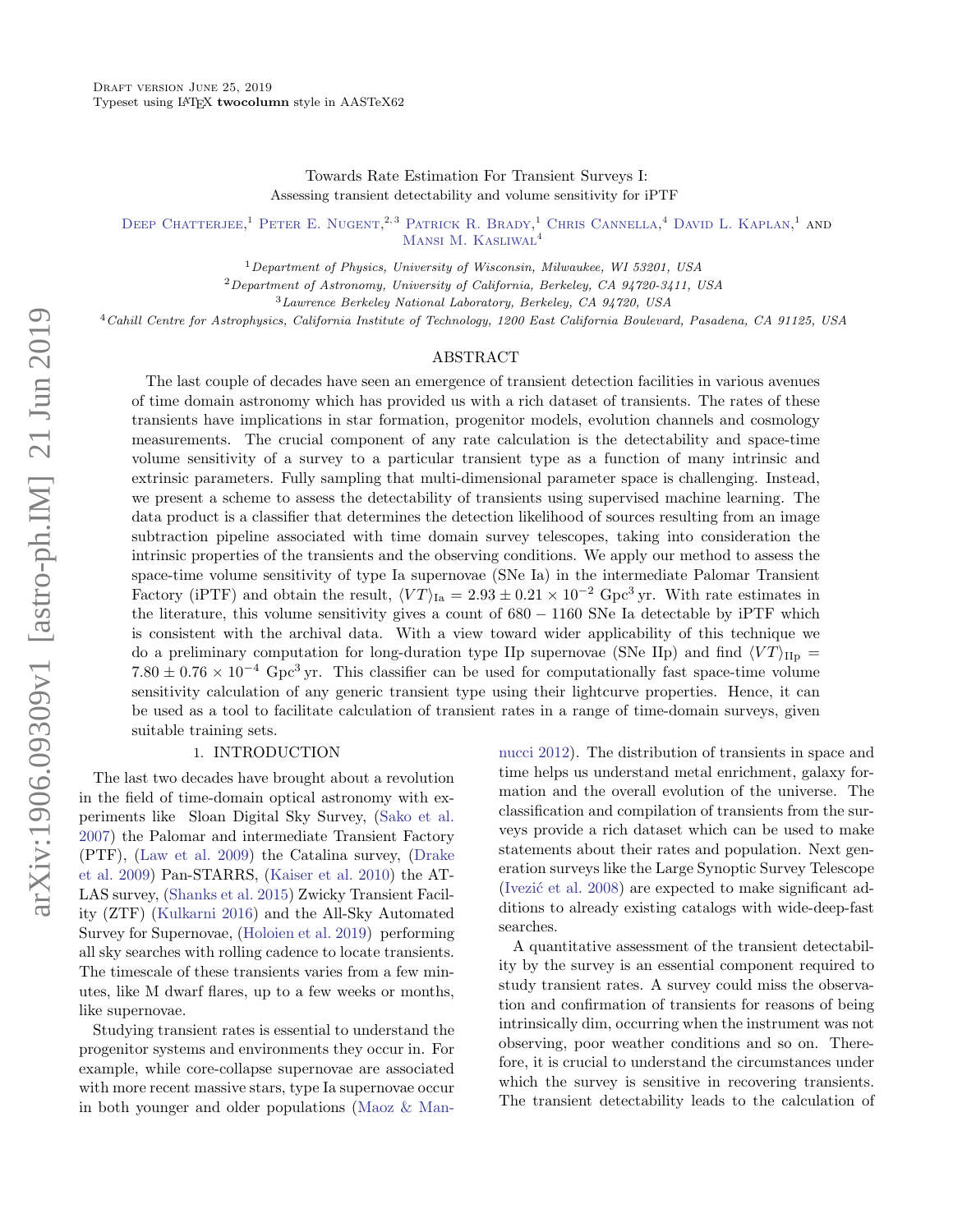a space-time sensitive volume to particular transient types. This depends on properties of the source and its environment, like its brightness or its host galaxy brightness. The instrument cadence and observing schedule are also expected to contribute significantly. A fast cadence is necessary to capture the evolution of, say, an M dwarf flare which last a few minutes, as opposed to a supernova, which evolves for a couple of months.

We consider the intermediate Palomar Transient Factory (iPTF), the successor of PTF and predecessor of ZTF. As a first step, we assess the efficiency of the realtime image subtraction pipeline. We insert fake transients with varying properties into the original iPTF images and then run the pipeline to test recovery. This forms our *single-epoch* detectability. While this step is similar to the work done for the PTF pipeline by [Frohmaier et al.](#page-12-8) [\(2017\)](#page-12-8), our analysis differs in final data product for the single-epoch detectability. We make use of supervised machine learning to train a classifier on missed and found fake transients reported by the pipeline to make predictions about the detectability of an arbitrary transient. For completeness, we note that the performance of the survey in the galactic plane is expected to be different from the high latitude fields and requires a separate analysis. The analysis presented in this paper could be applied to only galactic fields to obtain the detection efficiency in the galactic plane. Here, we study the detectability in the high latitude fields or, alternatively, of transients of extra galactic origin. Under such a consideration, this step is independent of the transient type. The multi-epoch observation and detection of a transient can be done using the single-epoch detectability at each epoch. The use of machine learning in this case has advantages in the areas of computing time, determination of systematic errors, ease of improving accuracy at the cost of computing time when required, and handling correlation between training parameters. As a second step, we consider the transient lightcurve evolution. We simulate transient lightcurves in spacetime and use the iPTF observing schedule in conjunction with this classifier to get the epochs at which the transient is detected. We restrict to type Ia and type IIp supernova lightcurves in this work, the former being the primary result. For the type Ia supernovae (SNe Ia), we impose a minimum number of five epochs of detection brighter than 20th magnitude with at least two during the rise and at least two during the fall of the lightcurve to be a "confirmed" SN Ia. The simulated SNe Ia are used to do a Monte-Carlo integral over space-time to obtain the space-time volume sensitivity. For the type IIp supernovae (SNe IIp) lightcurves, the procedure is the same, except we consider a IIp lightcurve recovered if there are at least five epoch observations brighter than 20th magnitude within a span of three weeks during the "plateau" phase.

The organization of the paper is as follows. In Sec. [2](#page-1-0) we give a brief description of the iPTF real-time image subtraction pipeline. In Sec. [3](#page-2-0) we give details of the procedure of injecting fake transients into original iPTF images. We present the results after running the image subtraction pipeline in Sec. [4.](#page-3-0) Here, we select a subset of parameters that captures maximum variability in detecting transients, train a classifier based on the missed and found fake transients and cross validate the performance of the classifier. In Sec. [5](#page-6-0) we use a SN Ia lightcurve model to simulate an ensemble of transients uniform in co-moving volume, pass them through the four year observing schedule and determine the fraction which would be detectable by iPTF. This is then used to compute the space-time volume sensitivity for SNe Ia. A similar but simpler analysis is also done for SNe IIp to obtain its space-time sensitive volume. Finally, in Sec. [6](#page-9-0) we present the procedure of getting the rate posterior assuming the detections to be a Poisson process with a mean intrinsic rate.

# <span id="page-1-0"></span>2. INTERMEDIATE PALOMAR TRANSIENT FACTORY

The intermediate Palomar Transient Factory (iPTF) was a survey operated at the Palomar Observatory between late 2012 and early 2017. It had two filters: R (centered at 6581 Å) and q (centered at 4754 Å). It performed fast-cadence experiments resulting in about 300 − 400 exposures on a good night with a nightly output of about  $50 - 70$  GB. The images were processed by the real-time image subtraction pipeline to report transients within minutes latency. Details are presented in [Nugent et al.](#page-12-9) [\(2015\)](#page-12-9) and [Cao et al.](#page-11-1) [\(2016\)](#page-11-1). Here, we give a brief description.

## 2.1. iPTF Image Subtraction Pipeline

The iPTF real-time image subtraction pipeline (henceforth ISP) was hosted at the National Energy Research Scientific Computing Center (NERSC). A complete exposure of 11 working CCDs was transferred to NERSC immediately after data acquisition to search for new candidates. The pipeline preprocessed the images to remove bias and correct for flat-fielding. It solved for astrometry and photometry, and performed image subtraction using the HOTPANTS algorithm [\(Becker](#page-11-2) [2015\)](#page-11-2). New candidates were assigned a real-bogus classification score between 0 and 1 corresponding to bogus and real respectively [\(Bloom et al.](#page-11-3) [2013\)](#page-11-3). Additionally, candidates would be cross-matched to external catalogs to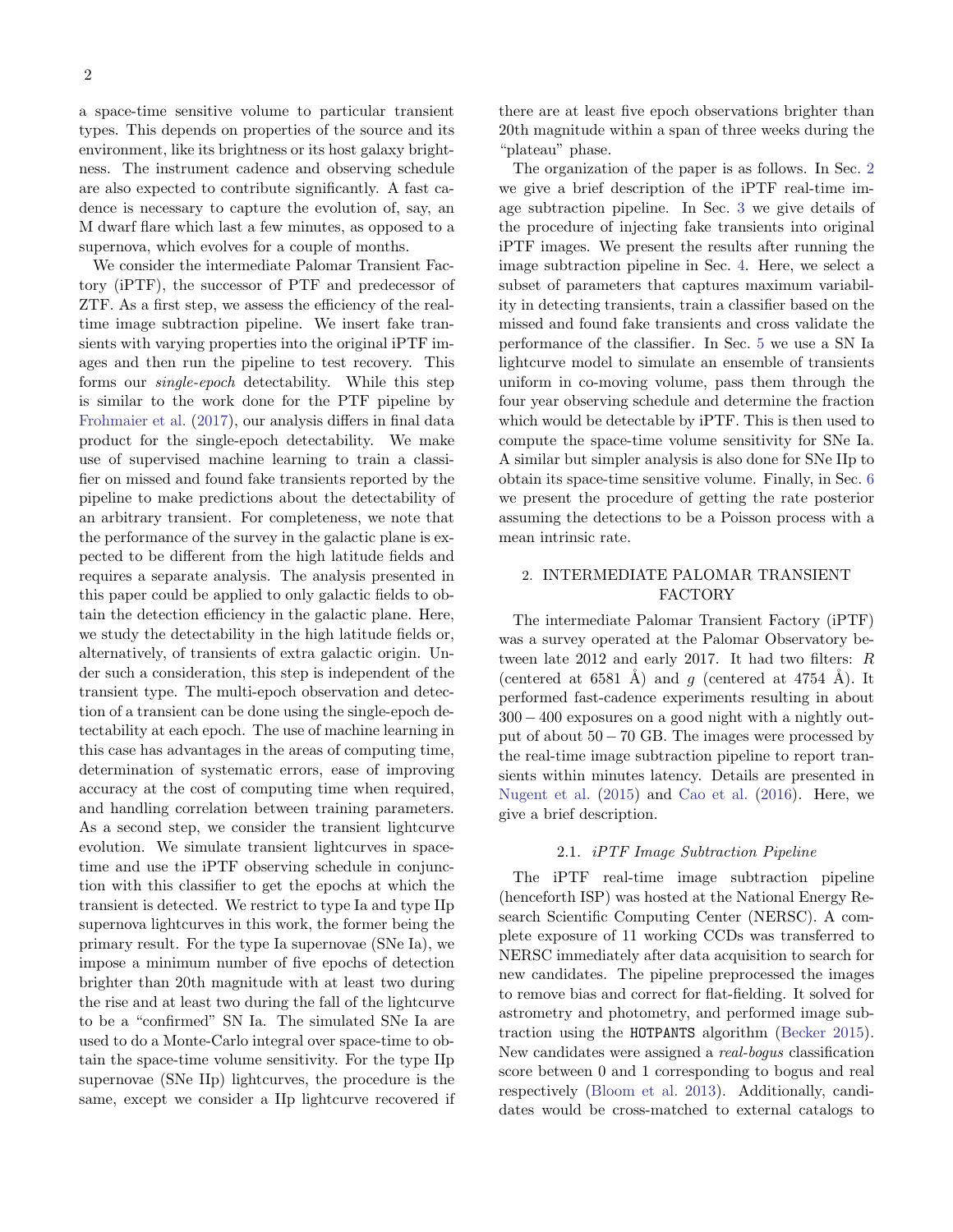remove asteroids, active galactic nuclei (AGNs) and variable stars.

# 3. FAKE TRANSIENTS

<span id="page-2-0"></span>In order to quantify the performance of the iPTF ISP, we perform an end to end simulation using fake transients. We inject fake point source transients in the iPTF images and then run the pipeline on both the original images and the faked ones. The transients are either missed or found by the ISP, which forms the detectability. We find the efficiency by binning up the parameter space and taking ratio of found to total transients in them. Regarding the mnemonic in subsequent sections, we make a distinction between the terms *detectability* and efficiency. Detectability is a decision taken in the sense of a yes/no, while, efficiency is the ratio mentioned above. The former is a binary decision, either of  $\{0, 1\}$ , while the latter is a quantity  $\in [0,1]$ .

#### 3.1. Point Source Transients

<span id="page-2-5"></span>We follow the *clone stamping* technique used by [Frohmaier et al.](#page-12-8) [\(2017\)](#page-12-8) for PTF to perform our fake point source injections. The parameters describing these fake transients are *single epoch* - they represent the intrinsic properties of the object and observing conditions at a particular epoch. In other words, here we assess the detectability given the transient was in the field of view of the instrument.

The computational cost for performing injections into all iPTF images and running ISP on them is significant. Therefore, we carry out the process in a single iPTF field 100019. We choose this field since the distribution of transient population in this field is an accurate representation of the transient population in the sky observed from Palomar (see Fig. 1 of [Frohmaier et al.](#page-12-8) [\(2017\)](#page-12-8)).

The fake injections are *bright* stars chosen from each original image. These are objects having the following properties:

$$
m_* \in [13.5, 16] \quad ; \quad \text{CLASS\_STAR} \in [0.5, 1.0]
$$
\n
$$
\text{FWHM} \in [1.0, 3.0] \quad ; \quad \text{ELLIP} \in [0.0, 0.3]. \tag{1}
$$

Here  $m_*$  is the apparent magnitude, CLASS\_STAR is a quantity having a value between 0 (not star-like) and 1 (star like). FWHM is the full width at half maximum, in pixels. ELLIP is the ellipticity of the object. These quantities are reported after running SExtractor [\(Bertin, E.](#page-11-4) [& Arnouts, S.](#page-11-4) [1996\)](#page-11-4) on the original images. The reason we choose objects in this range is because we want the point spread function (PSF) to be well estimated, which is the case for bright stars having a high signal to noise ratio  $\geq 100$  ( $m_* \leq 16$ ). At the same time we want to avoid pixel saturation and therefore select stars

with  $m_* \geq 13.5$ . Objects falling in a 50 pixel wide edge boundary are left out since they could potentially be affected by image subtraction artifacts.

A square of side length  $\sim 9$  arc seconds <sup>[1](#page-2-1)</sup>, centered around the star and local-background subtracted, constitutes a *stamp*. A stamp containing any other object apart from the source star is avoided. The localbackground refers to that reported by SExtractor. The stamp is scaled by an appropriate scaling factor to create a point source transient of desired magnitude. Each transient is allocated a host galaxy  $2$ . We follow [Frohmaier et al.](#page-12-8) [\(2017\)](#page-12-8) regarding the location in the host and place our stamp at a random pixel location within a elliptical radius <sup>[3](#page-2-3)</sup> of 3 pixels. This value contains sufficient amount of the flux from the galaxy.

This procedure is performed on all the images in field 100019 of iPTF, ten-fold, with a total of  $\approx 2.24 \times 10^6$  injected transients. The transient magnitudes are chosen uniformly between 15th and 22nd magnitude with the constraint that the stamp is one magnitude fainter than the original star. We only re-scale to fainter magnitudes because we do not want artifacts like noise residuals from the average background subtraction to be scaled up as noise spikes. Therefore,  $m_{\text{inj}}$  follows:

$$
m_{\rm inj} \sim \begin{cases} U(15, 22) & ; m_* \in (13.5, 14) \\ U(m_* + 1, 22) & ; \text{otherwise} \end{cases} (2)
$$

An example of an injected transient in a galaxy and the new object recovered by the ISP is shown in Fig. [1.](#page-3-1)

#### 3.2. Recovery Criteria

The recovery efficiency  $\varepsilon$  is defined as the ratio of the number of injections recovered in a part of the parameter space to the total number of injections in that part. Let our injections be described by parameters  $\lambda$ , then:

<span id="page-2-4"></span>
$$
\varepsilon(\lambda) = \frac{N_{\rm rec}(\lambda) d\lambda}{N_{\rm tot}(\lambda) d\lambda} \tag{3}
$$

The quantity in the numerator and denominator is the number of recovered and total injections respectively  $\in (\lambda, \lambda + d\lambda)$ . Here  $\lambda$  includes both intrinsic source properties of the transient and its environment along with the observing conditions. Examples of intrinsic properties include the magnitude of the transient and the surface brightness of the host galaxy where as those

<span id="page-2-2"></span><span id="page-2-1"></span><sup>&</sup>lt;sup>1</sup> More precisely, 9 pixels. 1 pix.  $\approx 1.01$ ".

<sup>2</sup> About 50 fake transients were injected in each image; 90% having an associated host galaxy, 10% away from any host galaxy. In this study we only use the injections in host galaxies.

<span id="page-2-3"></span><sup>3</sup> KRON RADIUS in SExtractor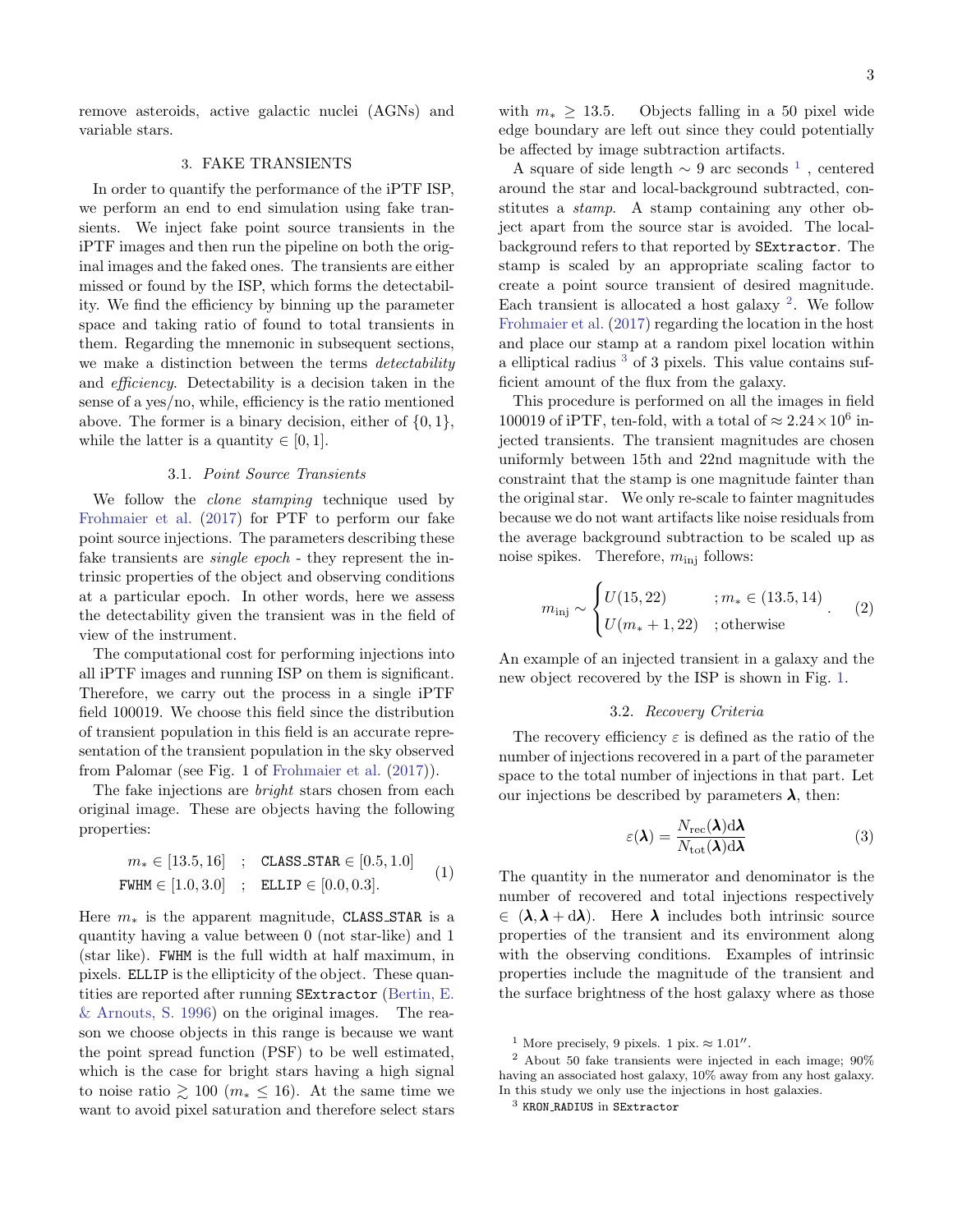

<span id="page-3-1"></span>Figure 1. An example of an injected transient and the corresponding difference image thumbnail obtained after the image subtraction. The leftmost thumbnail (both panels) is from the original image, the middle thumbnail is a result after a transient is injected, the right thumbnail shows the difference image. The location of the cross-hair is the approximate point where the transient was injected.



<span id="page-3-3"></span>Figure 2. The figure shows the cumulative histogram of the quantity  $\Theta_{IQ}$ , defined as the ratio between the astronomical seeing of the image to that of the reference image as given in Eq.[\(4\)](#page-3-2). The threshold value  $\Theta_{\text{IQ}}^{99\%} = 0.48$  corresponds to the 99% percentile. We place a constraint of this value when the objects recovered by the pipeline are spatially cross matched to an injected transient.

for observing conditions include airmass or sky brightness. While we control fake transient brightness, the observing conditions are those of the images themselves. Since images across the full survey time are used, the parameter space of the observing conditions is automatically spanned.

We determine recovery based on the spatial cross matching of the injections with new objects reported after running the ISP. To determine the tolerance to be imposed during the cross-matching, we define  $\Theta_{IQ}$  as:

<span id="page-3-2"></span>
$$
\Theta_{\text{IQ}} = \frac{\sqrt{(x_{\text{inj}} - x_{\text{rec}})^2 + (y_{\text{inj}} - y_{\text{rec}})^2}}{\Phi} \tag{4}
$$

where  $\Theta_{IQ}$  is the distance between the injected and the recovered sources in units of the seeing, Φ.

We choose the threshold of  $\Theta_{IQ}$  such that 99% of the found injections lie within this threshold, which has a value of  $\Theta_{\text{IQ}}^{99\%} = 0.48$  (see Fig. [2\)](#page-3-3). We also impose realbogus score threshold, RB2  $\geq$  0.1 on the new object. This threshold on RB2 is inspired from survey operation thresholds. Out of the  $\approx 2.24 \times 10^6$  injections, we recover  $\approx 1.62 \times 10^6$ .

### 4. SINGLE EPOCH DETECTABILITY

<span id="page-3-0"></span>In this section we discuss the results of the injection campaign mentioned in Sec. [3.](#page-2-0) We first show some of the single parameter efficiencies as a comparison with those obtained for PTF (see Fig. 5 of [Frohmaier et al.](#page-12-8)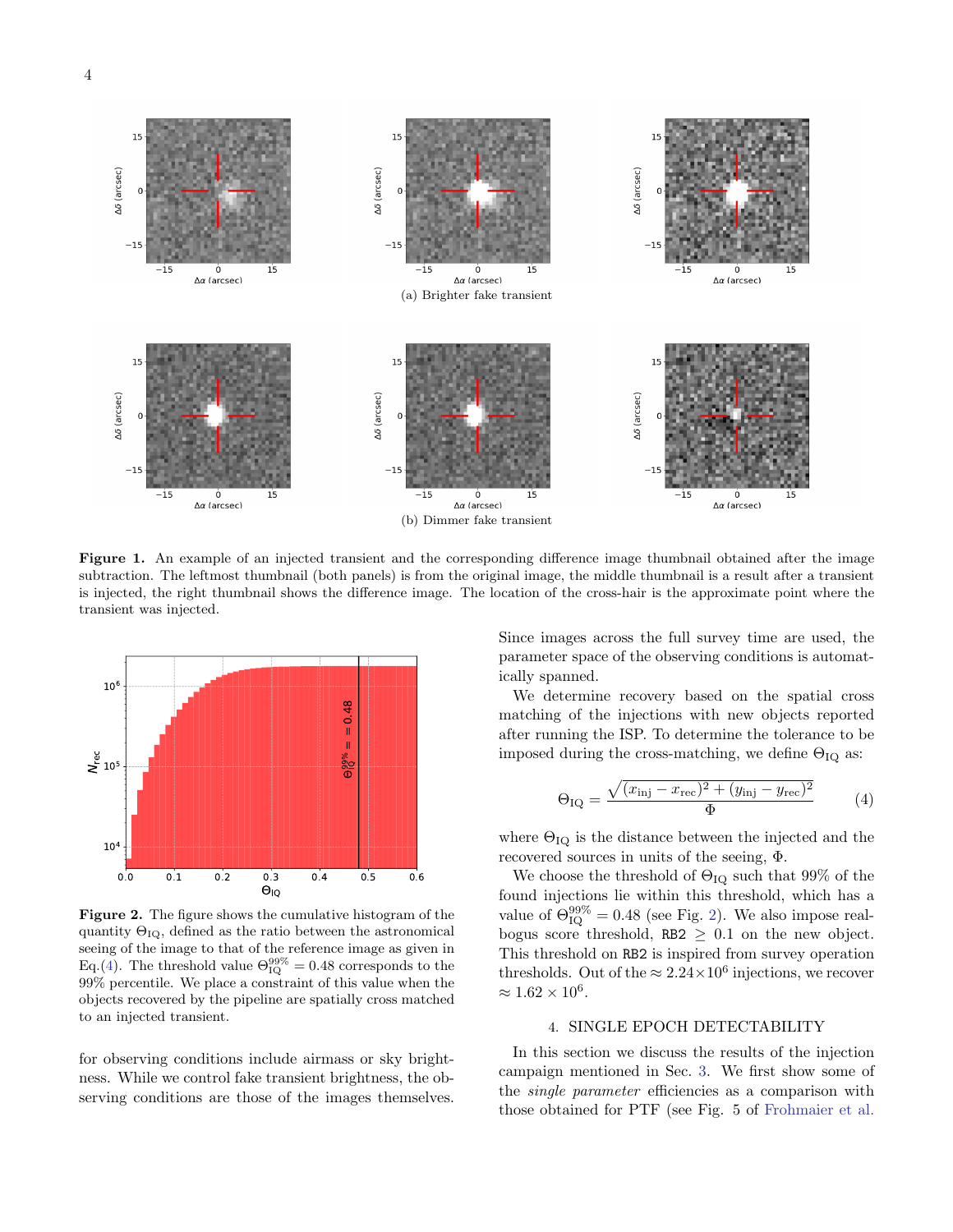[\(2017\)](#page-12-8)). For the joint multi-dimensional detectability, our analysis differs from [Frohmaier et al.](#page-12-8) [\(2017\)](#page-12-8). We treat the problem of detecting a transient in a single epoch as a binary classification problem and use the machinery of supervised learning to predict whether a transient is detected in that epoch.

#### 4.1. Single Parameter Efficiencies

The single parameter efficiency is the marginalized version of Eq. [\(3\)](#page-2-4). Suppose our parameter of interest is  $\theta$  and the other "nuisance" parameters are given by  $\gamma$ , such that in Eq. [\(3\)](#page-2-4),  $\lambda = {\theta, \gamma}$ . The single parameter efficiency is:

<span id="page-4-1"></span>
$$
\varepsilon(\theta) = \frac{\left[\int_{\gamma} N_{\rm rec}(\theta, \gamma) d\gamma\right] d\theta}{\left[\int_{\gamma} N_{\rm tot}(\theta, \gamma) d\gamma\right] d\theta} \tag{5}
$$

In Fig. [3](#page-5-0) we show the single parameter efficiencies. The expected trend of missing faint transients is seen in the plot for  $m_{\text{inj}}$ . We find that the recovery efficiency starts to drop for transients by the 20th magnitude and sensitivity is almost nil by the 22nd magnitude.

### 4.2. Multi-dimensional Detectability

<span id="page-4-5"></span>In this section, we make a selection of parameters from the full parameter set,  $\lambda$ , to those on which the detectability depends strongly. In other words, the detectability is a multi-variate function of all the possible parameters which influences the detection of a transient. We identify the minimal set which captures maximum variability. There can be correlations among a pair of parameters. For example, the sky-brightness,  $F_{\rm sky}$  and the limiting magnitude,  $m_{\text{lim}}$ , are correlated - a bright sky hinders the depth and results in a low value of limiting magnitude. The variation of the marginalized efficiencies shown in Fig. [3](#page-5-0) assist us with the choice of such a parameter set. Since the trend in the single parameter efficiencies are similar to those from PTF, we select the parameters considered by [Frohmaier et al.](#page-12-8) [\(2017\)](#page-12-8) with a minor difference in the usage of the galaxy surface brightness directly, as used in [Frohmaier et al.](#page-12-10) [\(2018\)](#page-12-10), in place of the  $F_{\text{box}}$ <sup>[4](#page-4-0)</sup> parameter used in the former. This is justified because our fakes were injected in galaxies.

We choose, the following set to represent the dependence of detectability:

<span id="page-4-3"></span>
$$
\mathbf{\beta} = \{m, S_{\text{gal}}, F_{\text{sky}}, \Phi_{\text{IQ}}, m_{\text{lim}}\}.
$$
 (6)

|        |        | Training $\%$ Testing $\%$ Avg. mis-classification |
|--------|--------|----------------------------------------------------|
| 75 %   | $25\%$ | 5.776 %                                            |
| 80 %   | $20\%$ | $5.760\%$                                          |
| 85 %   | $15\%$ | $5.745\%$                                          |
| $90\%$ | $10\%$ | 5.758 %                                            |

<span id="page-4-4"></span>Table 1. The table shows the average misclassification obtained for the KNearestNeighbor classifier. The complete dataset contains  $\approx 2.24 \times 10^6$  fake point source injections of which  $\approx 1.62 \times 10^6$  ( $\approx 6.2 \times 10^5$ ) are found (missed) by the ISP. This is split into respective training and testing fractions. The right-most column shows the fraction of the testing set for which the predictions made by the classifier, trained on the corresponding training fraction differed from the actual value. The misclassification does not change significantly as the size of training data is varied and is attributed mostly to systematics. We quote a conservative value of 6% as the systematic uncertainty of the classifier.

Here  $m$  is the apparent magnitude of the transient,  $S_{\text{gal}}$ is the host galaxy surface brightness,  $F_{\text{sky}}$  is the sky brightness,  $\Phi_{\text{IQ}}$  is the ratio of the astronomical seeing to that of the reference image and  $m_{\text{lim}}$  is the limiting magnitude. The quantities m and  $S_{\text{gal}}$  are natural in capturing detectability. Sky brightness affects the detectability in a strong way, as is apparent from Fig. [3.](#page-5-0) The  $\Phi_{\text{IO}}$  parameter captures the variability of the atmosphere. Finally, the limiting magnitude,  $m_{\text{lim}}$ , although correlated with  $F_{\text{sky}}$ , captures longer exposure times and status of instrument electronics.

With this set, we use the machinery of supervised learning provided by the scikit-learn library [\(Pe](#page-12-11)[dregosa et al.](#page-12-11) [2011\)](#page-12-11) to train a binary classifier based on the results of the ISP. Once trained, the classifier outputs a probability of detection given arbitrary but physical values of  $\beta$ . We denote this trained classifier by  $\hat{\varepsilon}$ :

<span id="page-4-2"></span>
$$
\hat{\varepsilon} = \hat{\varepsilon}(m, S_{\text{gal}}, F_{\text{sky}}, \Phi_{\text{IQ}}, m_{\text{lim}}). \tag{7}
$$

The scikit-learn library provides a suite of classifiers. We choose the non-parametric KNearestNeighbor classifier based on speed and accuracy given our large volume of training data. Our complete dataset comprises of  $\sim 2.24 \times 10^6$  fake point source injections of which  $\sim 1.62 \times 10^6$  ( $\sim 6.2 \times 10^5$ ) are found (missed) by the ISP. We train the classifier using 11 neighbors - twice the number of dimensions plus one to break ties. The observation of a fiducial transient is a point in this parameter space. To decide if that point is "missed" or "found", we use a majority vote from the nearest 11 neighbors. To cross-validate the performance, the dataset is split into a training set containing 90% of the full dataset, and a testing set containing the remaining 10%. We

<span id="page-4-0"></span><sup>4</sup> Background subtracted flux in a 3x3 box in the location of transient.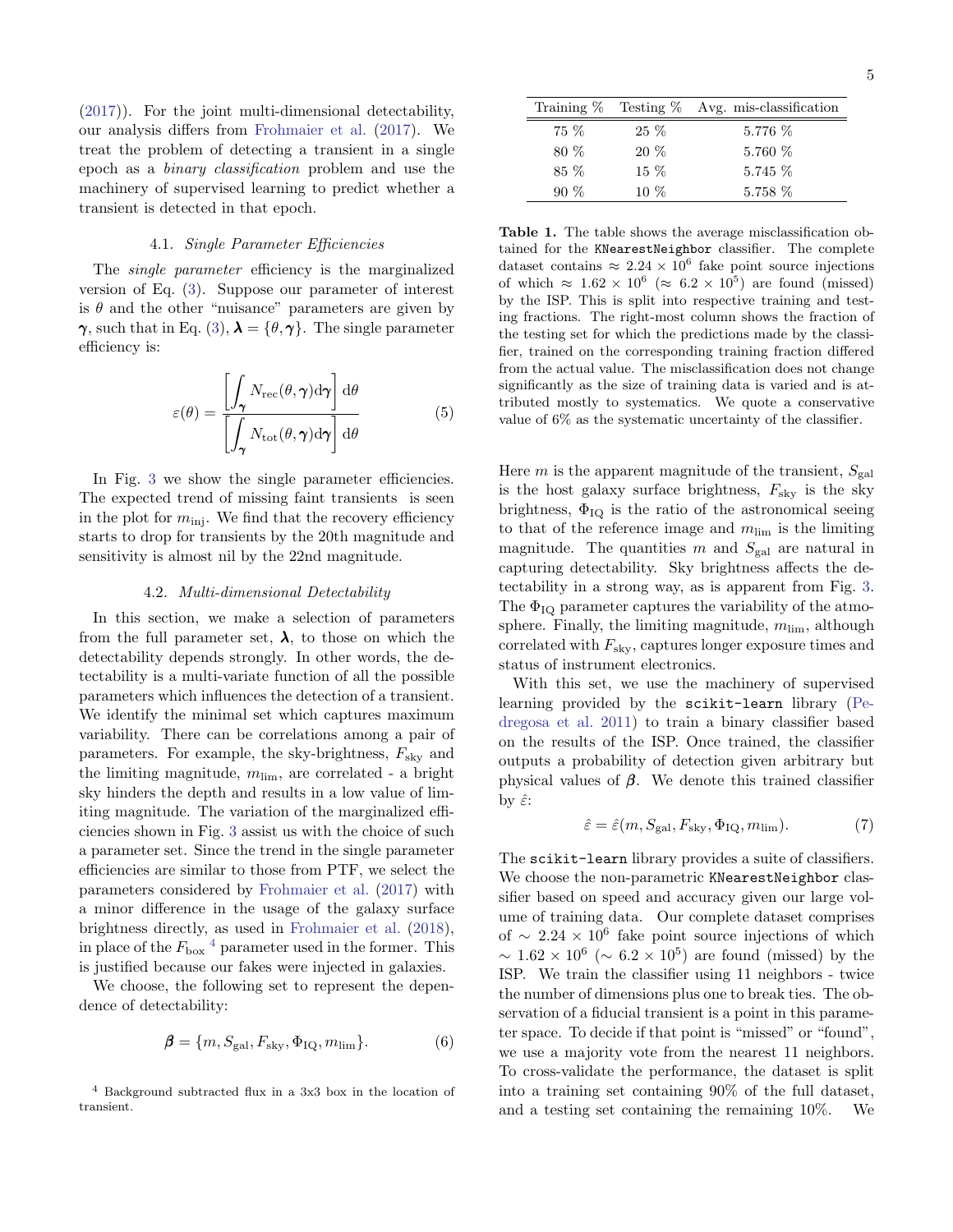

<span id="page-5-0"></span>Figure 3. The single parameter efficiencies, defined in Eq. [5](#page-4-1) are shown here. In each of the panel, the x-axis is the parameter of interest. The top two panels are parameters which are the intrinsic properties while the remaining are those taken from observing conditions. We also separate out the efficiencies based on the filter. While small deviations exists in the curves the general trend is unchanged based on the filter. Since there were more number of images (almost 3 times for field 100019) taken in R filter than g filter during iPTF survey, the range of observing conditions are larger for the R filter.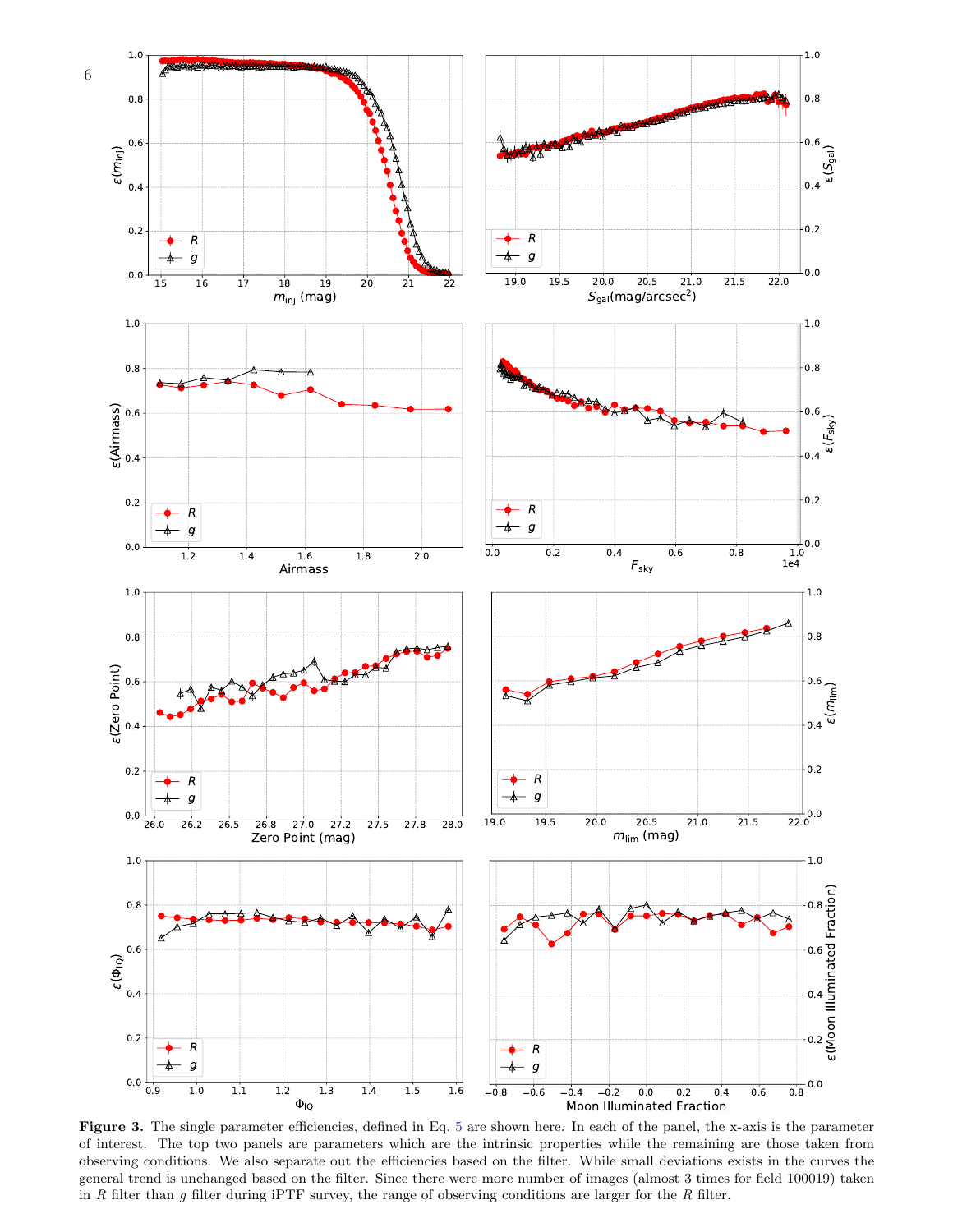

<span id="page-6-1"></span>Figure 4. Comparison between single parameter efficiency of transient brightness as predicted by trained single-epoch classifier in Eq. [\(7\)](#page-4-2) versus the distribution obtained from the ISP. The original curve has  $\sim 10^6$  points used to train the classifier. The ML curves are made by binning the predictions made by the single-epoch classifier on a few thousand random points sampled from the parameter space of the injections (see Eq.  $(6)$ ). Two cases for  $10^3$  and  $10^4$  points are shown. We see that the behavior of the classifier converges to that of the ISP within a small sample size  $(\leq 1\%$  compared to the size of original distribution; see Appendix [A](#page-10-0) for other parameters)

checked that increasing the number of neighbors does not significantly increase the correctness of predictions made by the classifier. We note that one could use a different threshold for this classification. For example, a different option could be to use greater than 3 "found" neighbors to call the arbitrary point as found. However, it comes at a cost of misclassification. From the predictions of the classifier on the testing set, we find the systematic uncertainty of the classifier to be  $\approx 6\%$  i.e. 6 out of 100 predictions made by the classifier is expected to be either true negative or false positive cases. The result does not change much if the size of the training and testing set is varied (see Table [1\)](#page-4-4). A comparison between the predictions made by the trained classifier and the original ISP efficiency with the transient magnitude is presented in Fig. [4.](#page-6-1) We see that the behavior of the ISP is reproduced by feeding the classifier with only a few thousand points randomly chosen from the parameter space.

## 5. LIGHTCURVE RECOVERY

<span id="page-6-0"></span>In this section, we assess the detectability of lightcurves using SNe Ia as our case study. We simulate lightcurves with varying intrinsic properties, sky location and redshift, and use the single epoch detectability classifier mentioned in Eq. [\(7\)](#page-4-2) together with the observing sched-



<span id="page-6-2"></span>Figure 5. Upper panel: An example of a SALT2 lightcurve, with the apparent magnitude,  $m$  on the y-axis and time on the x-axis. The lightcurves in the iPTF  $R$  and g bands are shown. The observations of the telescope are shown as vertical lines. At each observation, we also have the observing conditions of the telescope from archival data. Lower panel: The same lightcurve is plotted, however, the vertical lines now represent the detectability from the single epoch classifier. Based on the criteria of confirming a lightcurve as SN Ia, this lightcurve was recovered.

ule of iPTF to determine their sensitivity. The steps are as follows:

- 1. We simulate lightcurves of varying intrinsic properties over space-time.
- 2. From the complete iPTF observing schedule, we determine the observations of the evolving lightcurve. This depends on the duty cycle of the instrument. On extended periods with no observations, the simulated lightcurves are missed.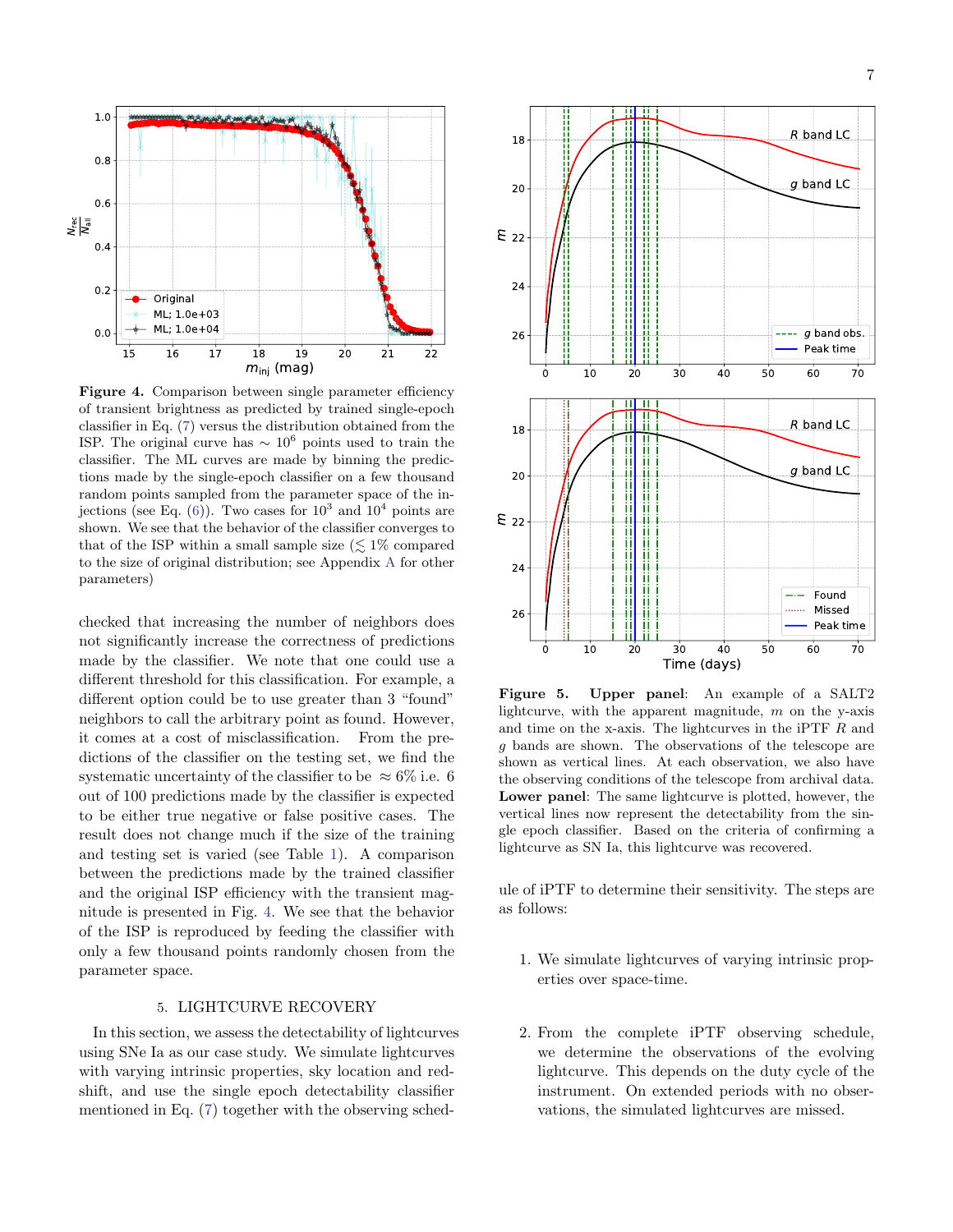

<span id="page-7-2"></span>Figure 6. An ensemble of SN Ia lightcurves were simulated out to a redshift,  $z_{\text{max}}^{\text{Ia}} = 0.28$ , uniform in co-moving volume. This figure shows the distribution of the recovered SN Ia in the sky colored by the redshift. The galactic plane can be seen as the half annulus region with no detections.



<span id="page-7-3"></span>Figure 7. Recovery efficiency of the SN Ia lightcurves as a function of redshift, z. The median volume weighted redshift is found to be  $z_{\text{median}}^{\text{Ia}} = 0.099$ .

- 3. We associate a host galaxy with the supernova by choosing a surface brightness value from the distribution of galaxy surface brightness in the survey.
- 4. Every time the transient is "seen" by iPTF , we feed the combination of the apparent magnitude, host galaxy surface brightness along with the observing conditions at that epoch to the trained single epoch classifier developed in Sec. [4.](#page-3-0) This step, in a sense, mimics the action of the ISP.
- 5. We call the lightcurve recovered when we have at least 5 found observations, all brighter than 20th magnitude, with a minimum of 2 observations on the lightcurve rise and a minimum of 2 on the fall. This is motivated by survey time discoveries.

We also consider type II supernova lightcurves for comparison. Type II supernovae are complex and are further categorized into different subtypes. We consider the IIp subtype because compared to the ∼ weeks long variability of SNe Ia, IIp lightcurves vary ∼ 100 days and hence is a complimentary case to study. The analysis for the IIps, however, is simpler compared to Ias.

# 5.1. SN Ia Lightcurves

<span id="page-7-5"></span>We use SN Ia lightcurves from the SALT2 model [\(Guy](#page-12-12) [et al.](#page-12-12) [2007\)](#page-12-12). In particular, we use the Python implementation of SALT2 provided in sncosmo library [\(Barbary](#page-11-5) [2014\)](#page-11-5). This model is based on observations of SNe Ia by the SDSS and SNLS surveys. The free parameters of the model include the stretch  $(x_1)$  and color  $(C)$  parameters of the SN Ia. Regarding the range of these parameters, we follow same range as [Frohmaier et al.](#page-12-8) [\(2017\)](#page-12-8) (see Table 1 and Eq.(4) therein). The ranges cover the possible lightcurve morphologies of SNe Ia [\(Betoule et al.](#page-11-6) [2014\)](#page-11-6). We show an example lightcurve, at a redshift of  $z = 0.01$ with an instrinsic  $M_B = -19.05$  in Fig. [5.](#page-6-2) When propagating the flux, we also take into account the extinction due to host galaxy dust and the Milky Way (MW) dust. We use the MW dust map by [Fitzpatrick](#page-12-13) [\(1999\)](#page-12-13) which is a part of the sncosmo package. For the host galaxy extinction, we use the distribution of  $E(B-V)$  of SN Ia in their host galaxies [\(Hatano et al.](#page-12-14) [1998\)](#page-12-14). Dust extinction plays a significant role in the detectability of lightcurves as the SNe can be dimmed by as much as  $1 - 1.5$  magnitudes.

## 5.2. Lightcurve Ensemble

<span id="page-7-4"></span>We simulate  $\approx 5 \times 10^6$  SN Ia lightcurves uniformly in co-moving volume up to redshift,  $z_{\text{max}}^{\text{Ia}} = 0.28$ <sup>[5](#page-7-0)</sup>, uniform in peak time distribution in the observer frame. We assume a flat ΛCDM cosmology with Hubble constant,  $H_0 = 69.3$  kms<sup>-1</sup>/Mpc and matter to critical density,  $\Omega_{\rm m} = 0.287$  [\(Hinshaw et al.](#page-12-15) [2013\)](#page-12-15)<sup>[6](#page-7-1)</sup>. We associate a host galaxy surface brightness to each of these SNe using the distribution of surface brightness from iPTF data.

The epochs when the SN Ia is observed come from the iPTF observing schedule. At each observation, we obtain the transient magnitude at that epoch from the lightcurve and the observing conditions from the iPTF survey database. The single epoch classifier then tells us the epochs when the transient was detected. An example is shown in Fig. [5](#page-6-2) where the vertical lines in the

<span id="page-7-0"></span><sup>&</sup>lt;sup>5</sup> The  $z_{\text{max}}^{\text{Ia}} = 0.28$  is high enough to capture the spacetime boundary of iPTF sensitivity. Also, no simulations are done below a declination,  $\delta_{\min} \approx -31^{\circ}$  consistent with hardware limitations for iPTF.

<span id="page-7-1"></span> $^6$  astropy.cosmology.WMAP9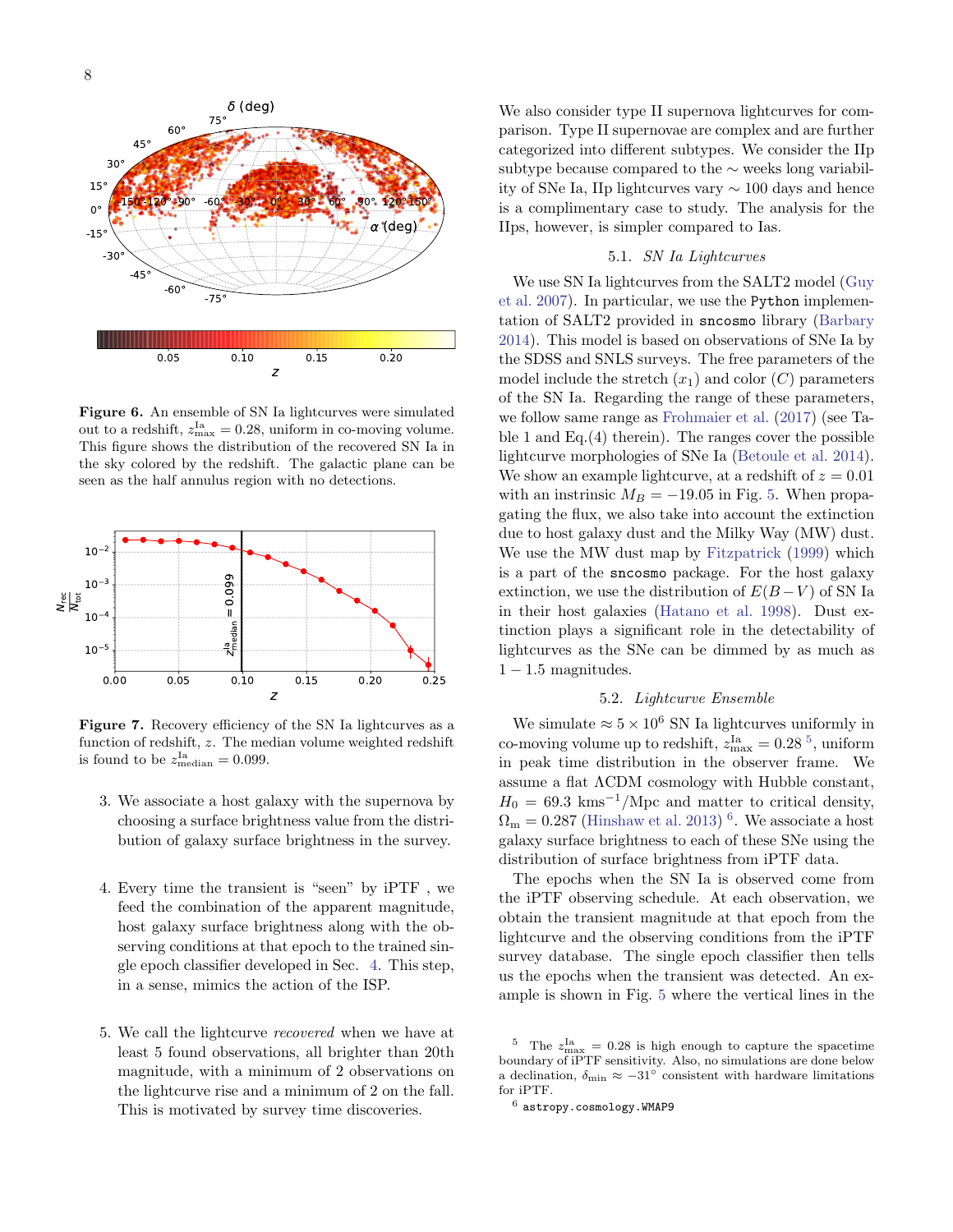upper and lower panel respectively represent the observations and detections at each epoch.

## 5.3. SN Ia Space-time Sensitive Volume

To understand rates, one must have a good estimate of the survey sensitivity to particular transient types. Let  $\Lambda_{\text{SNe}}$  be the expected count of SNe seen during survey time. Then, with  $R$  as the intrinsic rate we have:

<span id="page-8-0"></span>
$$
\Lambda_{\text{SNe}} = \int f(t; \underbrace{M_B, z, \dots}_{\kappa}) \frac{dN}{dt_e dV_c} \frac{1}{1+z} \frac{dV_c}{dz} dz dt d\kappa
$$
  
=  $R \int f(t; \underbrace{M_B, z, \dots}_{\kappa}) \frac{1}{1+z} \frac{dV_c}{dz} dz dt d\kappa$  (8)  
=  $R \langle VT \rangle$ ,

where the integral runs over time of observation and comoving volume up to  $z_{\text{max}}^{\text{Ia}} = 0.28$ . The selection function,  $f(\ldots) \in \{0,1\}$ , is to be interpreted as the weight assigned to regions in space-time. The value of the selection function is a consequence of running a particular instance of SN Ia through the observing schedule and inferring detectability based on the single-epoch classifier in Eq. [\(7\)](#page-4-2). Therefore, the selection function depends on the observer time,  $t$ , which captures the duty cycle and cadence. Also, it depends on the intrinsic properties of the supernova like the absolute intrinsic magnitude,  $M_B$ , the redshift, z, at which it was simulated, the sky location and so on. These are collectively represented by  $\kappa$  in Eq. [\(8\)](#page-8-0). Since we have distributed the supernovae uniformly in co-moving volume, the integral is approximated in the Monte-Carlo sense:

$$
\langle VT \rangle = \int f(t; \underbrace{M_B, z, \dots}_{\kappa}) \frac{1}{1+z} \frac{dV_c}{dz} dz dt d\kappa
$$

$$
\approx \frac{N_{\text{rec}}}{N_{\text{tot}}} T \int \frac{1}{1+z} \frac{dV_c}{dz} dz, \tag{9}
$$

where  $N_{\text{rec}}$  is the number of SNe recovered from this simulation campaign,  $N_{\text{tot}}$  is the total number simulated and  $T$  is the four year period of iPTF over which we performed the simulations [7](#page-8-1) . We obtain the result:

$$
\langle VT \rangle_{\text{Ia}} = 2.93 \pm 0.21 \times 10^{-2} \text{ Gpc}^3 \text{ yr} \tag{10}
$$

where the error includes the  $\sim 1/$ √ N statistical error from Monte Carlo integration and the 6% systematic error of the single epoch detectability classifier computed in Sec. [4.2,](#page-4-5) the latter being the dominant source of error. The distribution of the detected SNe Ia in sky is

shown in Fig. [6](#page-7-2) colored by redshift. Using the recovered SNe Ia, the median sensitive co-moving volume is found to be 0.305 Gpc<sup>3</sup>. We report the redshift corresponding to this value as the median sensitive redshift to SNe Ia,  $z_{\text{median}}^{\text{Ia}} = 0.099$ , shown in Fig. [7.](#page-7-3)

# 5.4. SN IIp Space-time Sensitive Volume



<span id="page-8-3"></span><span id="page-8-2"></span>Figure 8. Upper panel: An example of a SN IIp lightcurve, with the apparent magnitude,  $m$  on the y-axis and time on x-axis. The lightcurve is shown in the iPTF R and g bands. The observations of the telescope are shown as vertical lines. Lower panel: The same lightcurve is plotted, however, the vertical lines now represent the recovery by single epoch classifier. One can identify the only  $q$  band observation (around 40 days) being missed due to fainter magnitude in the  $q$  band.

In contrast to the well-defined Ia lightcurves with their typical timescales of several weeks, we also wanted to explore longer-timescale lightcurves as a limiting case. Therefore, we consider type IIp supernovae and compute their space-time sensitive volume in similar lines

<span id="page-8-1"></span><sup>&</sup>lt;sup>7</sup> More specifically, Oct 23, 2012 to Mar 3, 2017  $\Rightarrow$  1592 days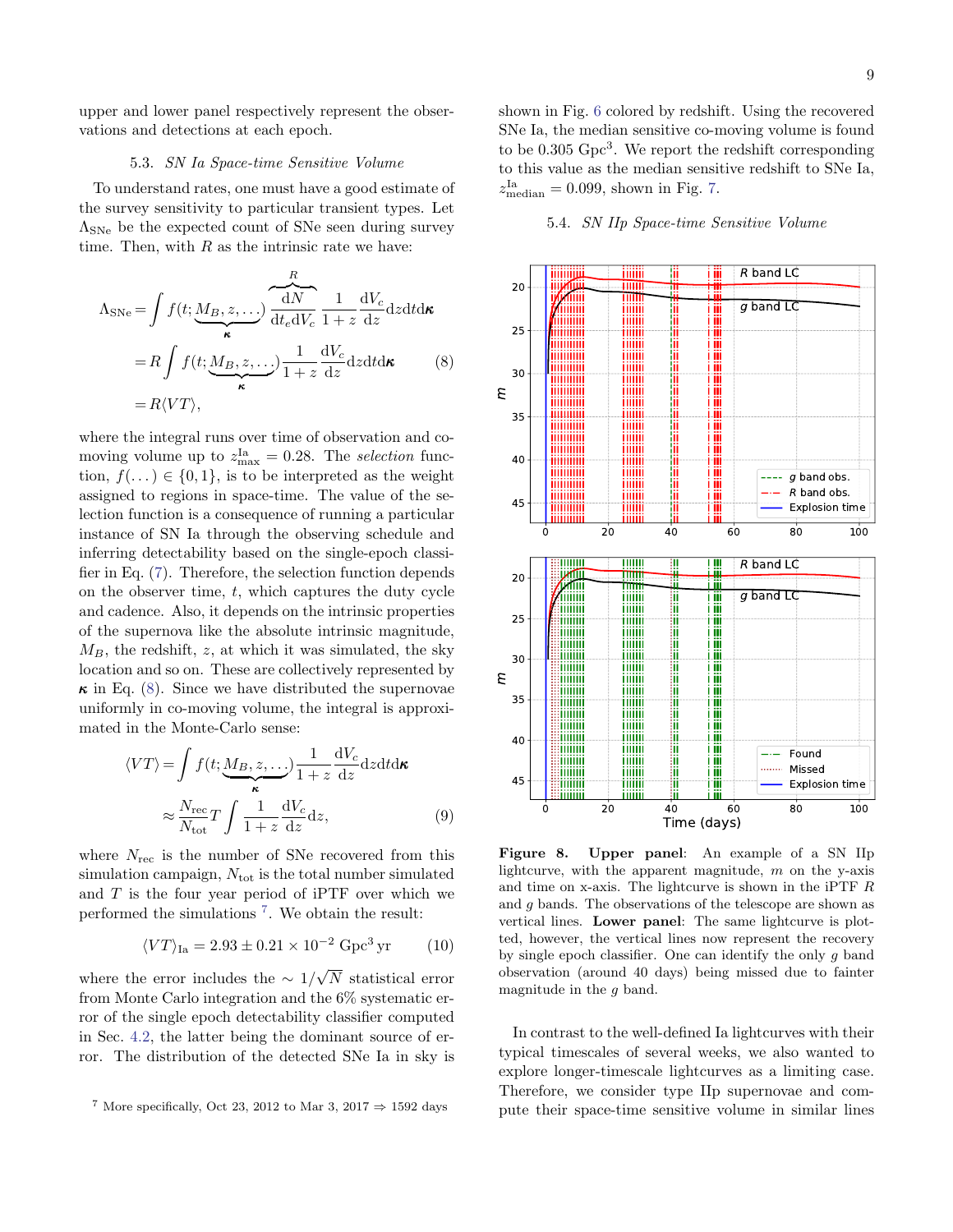as Sec. [5.2.](#page-7-4) In general, type II supernovae (SNe II) vary in lightcurve morphology and are categorized in various subtypes [\(Li et al.](#page-12-16) [2011\)](#page-12-16). Specifically, type IIp lightcurves have a distinct "plateau" feature after the rise lasting for about 100 days after explosion, as shown in Fig. [8.](#page-8-2) The intrinsic brightness,  $M_B \sim -16.75$ , is significantly lower than that of SNe Ia [\(Richardson et al.](#page-12-17) [2014\)](#page-12-17). Hence, we expect the space-time sensitive volume to be lower than that of the SNe Ia. When considering the Ia lightcurves in Sec. [5.1,](#page-7-5) the SALT2 model parameters were used to tune possible lightcurve morphologies. Here we take a simpler approach and consider a time-series model from [Gilliland et al.](#page-12-18) [\(1999\)](#page-12-18) (named nugent-sn2p in the sncosmo package) to compute the flux up to 100 days from the explosion time. Thus, while simulating the SNe IIp in space-time, the only change to the lightcurve shape is the "stretch" depending on the cosmological redshift.

We simulate  $\sim 9.1 \times 10^5$  SN IIp lightcurves uniform in sky location, observer time and co-moving volume up to a redshift,  $z = 0.1$ . Like the SNe Ia, each SN IIp is assigned a host galaxy surface brightness from the surface brightness distribution of galaxies in iPTF and a  $E(B-V)$  extinction value from IIp extinction distribution in [Hatano et al.](#page-12-14) [\(1998\)](#page-12-14). In this case, we use the criteria that the lightcurve must be recovered a minimum of five epochs, brighter than 20th magnitude in a span of 3 weeks within the 100 days post explosion. The iPTF observing schedule along with the single-epoch classifier is used to compute the detectability in each epoch. We obtain the result:

$$
\langle VT \rangle_{\text{IIp}} = 7.80 \pm 0.76 \times 10^{-4} \text{ Gpc}^3 \text{ yr}, \qquad (11)
$$

where the error includes the statistical error from the Monte-Carlo integration and the 6% systematic uncertainty from the single-epoch classifier (see Sec. [4.2\)](#page-4-5). The median sensitive redshift is found to be  $z_{\text{median}}^{\text{IIp}} = 0.038$ .

#### 6. DISCUSSION AND CONCLUSIONS

<span id="page-9-0"></span>In this work, we provide a methodology to assess the transient detectability taking into account the intrinsic transient properties and the observing conditions of fast cadence transient surveys. This is done by injecting fake point source transients into the images, running image subtraction on them and finding out the parameter space where they are found by the image subtraction pipeline. The joint detectability is evaluated using the machinery of supervised machine learning trained on the missed and found fake transients. This step mimics the action of the image subtraction pipeline at every epoch and forms the single-epoch detectability. Consequently, the lightcurve morphology and the survey observing schedule is used to compute the space-time volume sensitivity of particular transients. We consider the case of the intermediate Palomar Transient Factory (iPTF) and evaluate the single-epoch detectability and then use its observing schedule to compute the spacetime volume sensitivity of type Ia supernovae (SNe Ia). We also do a preliminary analysis of type IIp supernovae (SNe IIp). Note that the space-time volume sensitivity could be computed for any general transient, using its lightcurve morphology; SN Ia or IIp is an example. In the case of SNe Ia, the remaining piece in the estimation of the volumetric rate is a systematic number count to be obtained via an archival search into iPTF data. While we defer this to a future work, we outline our plan of action here.

### 6.1. Rates

The computation of the rate posterior assumes the likelihood of observing  $N$  candidate events is an inhomogeneous Poisson process [\(Loredo & Wasserman](#page-12-19) [1995;](#page-12-19) [Farr et al.](#page-11-7) [2015\)](#page-11-7). Our search will filter the SN Ia population based on the model presented in Sec. [5](#page-6-0) at the expense of some contamination from other transient types, potentially with similar lightcurve morphologies. If the mean count of these impurities is  $\Lambda_0$ , the likelihood function is:

$$
p(N|\Lambda_0, \Lambda_{\text{SNe}}) \propto (\Lambda_0 p_0 + \Lambda_{\text{SNe}} p_{\text{SNe}})^N
$$
  
 
$$
\times \exp(-\Lambda_0 - \Lambda_{\text{SNe}}), \qquad (12)
$$

where  $p_{SNe}$   $(p_0)$  is the *a priori* weight that a transient is (isn't) a SN Ia after the filtering process. With a suitable choice of prior, we can use Bayes' theorem to obtain the posterior. Considering the Jeffreys' prior:

$$
p(\Lambda_0, \Lambda_{\text{SNe}}) = \frac{1}{\sqrt{\Lambda_0}} \frac{1}{\sqrt{\Lambda_{\text{SNe}}}},\tag{13}
$$

the posterior takes the form:

<span id="page-9-1"></span>
$$
p(\Lambda_0, \Lambda_{\text{SNe}} | N) \propto p(N | \Lambda_0, \Lambda_{\text{SNe}}) p(\Lambda_0, \Lambda_{\text{SNe}})
$$

$$
\propto \frac{(\Lambda_0 p_0 + \Lambda_{\text{SNe}} p_{\text{SNe}})^N}{\sqrt{\Lambda_0 \Lambda_{\text{SNe}}}}
$$

$$
\times \exp(-\Lambda_0 - \Lambda_{\text{SNe}}). \tag{14}
$$

Integrating out the nuisance parameter,  $\Lambda_0$ , we have the marginalized posterior on  $\Lambda_{\text{SNe}} = R\langle VT \rangle$ , or equivalently on R:

<span id="page-9-2"></span>
$$
p(R|N) = \int_0^\infty p(\Lambda_0, \Lambda_{\text{SNe}} | N) d\Lambda_0
$$

$$
\propto \frac{e^{-R\langle VT \rangle}}{\sqrt{R\langle VT \rangle}} \times \left[ (R\langle VT \rangle p_{\text{SNe}})^N + \frac{N}{2} p_0 (R\langle VT \rangle p_{\text{SNe}})^{N-1} \right], \tag{15}
$$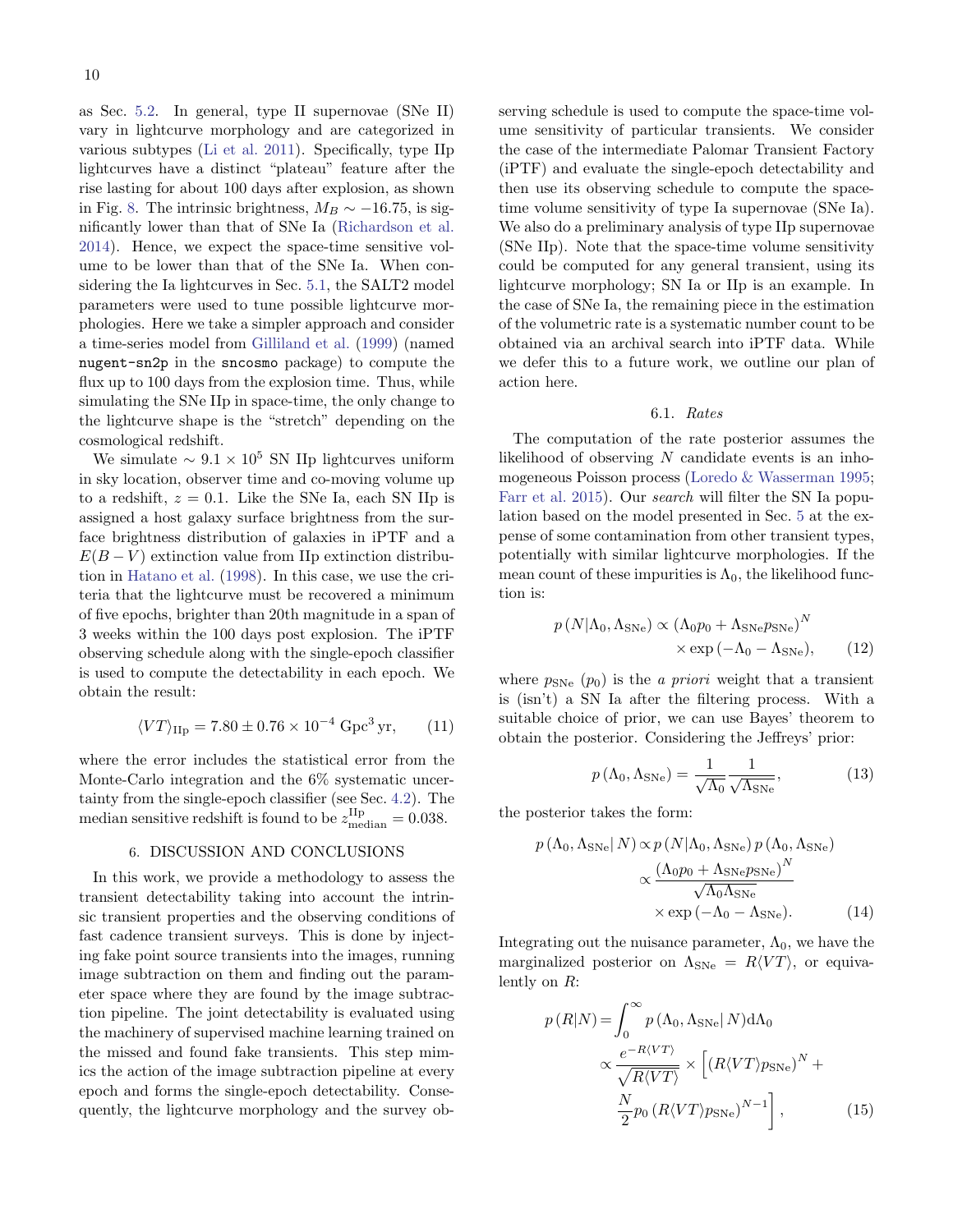where we expand Eq. [\(14\)](#page-9-1) and integrate, keeping terms up to linear order in  $p_0$  since we expect that  $p_0 \ll p_{\text{SNe}}$ .

### 6.2. Approximate SN Ia Count in iPTF

Type Ia supernova rates have been studied earlier in the literature [\(Dilday et al.](#page-11-8) [2008;](#page-11-8) [Gal-Yam et al.](#page-12-20) [2007;](#page-12-20) [Brown et al.](#page-11-9) [2019\)](#page-11-9). Deep field instruments have provided estimates of the Ia rate out to high redshift [\(Gal-](#page-12-20)[Yam et al.](#page-12-20) [2007\)](#page-12-20). The intermediate Palomar Transient Factory, being an all sky survey has a comparatively lower sensitivity to SNe Ia at  $z_{\text{median}}^{\text{Ia}} = 0.099$ , evaluated in Sec. [5.](#page-6-0) The SDSS-II supernova survey has estimated the volumetric SN Ia rate at  $z \approx 0.1$  to be  $R_{\rm SNIa}^{\rm SDSS-II} \sim 2.9^{+1.07}_{-0.75} \times 10^{-5} \rm Mpc^{-3}yr^{-1}$  [\(Dilday et al.](#page-11-8) [2008\)](#page-11-8). Using our estimate of the space-time sensitive volume from Eq. [\(10\)](#page-8-3), an estimate of the count of SNe Ia in iPTF is  $630 - 1160$ . This is consistent with 1035 objects tagged "SN Ia" during the survey time.

#### 6.3. Future Work

While the number of transients tagged as "SN Ia" by human scanners during iPTF survey time seem consistent with our ballpark above, the systematic uncertainty of such a classification remains unquantified. The quantities  $p_0$ ,  $p_{SN_e}$  and N in Eq. [\(15\)](#page-9-2) require a systematic search into the iPTF archival data to retrieve the candidate count and systematic errors associated with such a classification. We defer this and the computation of SN Ia volumetric rate to a future work in the series.

The methodology developed here facilitates the computation of space-time volume sensitivities of general transient types. Of particular interest are the fast transients in iPTF archival data as discussed in [Ho et al.](#page-12-21) [\(2018\)](#page-12-21). Also, the observation of the "kilonova" resulting from the binary neutron star merger, GW170817 [\(Abbott et al.](#page-11-10) [2017;](#page-11-10) [Abbott et al.](#page-11-11) [2017a,](#page-11-11)[b\)](#page-11-12), hints towards the association of transients to binary neutron star mergers. There is no evidence of detection of such a transient in the iPTF data, in which case rate upper limits could be placed due to non-detection.

This work was supported by GROWTH (Global Relay of Observatories Watching Transients Happen) project under the National Science Foundation (NSF) grant no. 1545949. The research used resources of the National Energy Research Scientific Computing Center (NERSC), a DOE Office of Science User Facility supported by the Office of Science of the U.S. Department of Energy under Contract No. DE-AC02-05CH11231. D.C. acknowledges the use of computing facilities provided by NERSC and by Leonard E. Parker Center for Gravitation, Cosmology and Astrophysics at University of Wisconsin-Milwaukee. The latter is supported by NSF Awards PHY-1626190 and PHY-1607585. P.E.N. acknowledges support from the DOE through DE-FOA-0001088, Analytical Modeling for Extreme-Scale Computing Environments. D.C. would like to thank Shaon Ghosh, Jolien Creighton, Siddharth Mohite, Angela Van Sistine and Lin Yan for helpful discussions. We thank the anonymous referee for helpful comments.

Software: SExtractor (Bertin, E. & Arnouts, S. 1996), HOTPANTS [\(Becker](#page-11-2) [2015\)](#page-11-2), Astropy [\(Astropy Collabo](#page-11-13)[ration et al.](#page-11-13) [2018\)](#page-11-13), sncosmo [\(Barbary](#page-11-5) [2014\)](#page-11-5), scikit-learn [\(Pedregosa et al.](#page-12-11) [2011\)](#page-12-11), Matplotlib [\(Hunter](#page-12-22) [2007\)](#page-12-22), scipy [\(Jones et al.](#page-12-23) [2001–\)](#page-12-23), numpy [\(van der Walt et al.](#page-12-24) [2011\)](#page-12-24), pandas [\(McKinney](#page-12-25) [2010\)](#page-12-25), jupyter [\(https://jupyter.org/\)](https://jupyter.org/), SQLAlchemy [\(https://www.sqlalchemy.org/\)](https://www.sqlalchemy.org/).

# APPENDIX

### A. CLASSIFIER SINGLE-EPOCH PERFORMANCE

<span id="page-10-0"></span>In Fig. [4,](#page-6-1) we made a comparison between the marginalized single parameter efficiency for the single-epoch transient brightness from the classifier predictions. Here, we show it for the remaining parameters. While the final classifier is trained on the full dataset, to make the comparison, we train it on 90% of the total fake point source simulations we performed, as mentioned in Sec. [3.1.](#page-2-5) From the remaining 10% sample size, we make a random selection of points (progressively increasing), feed them to the classifier and bin the results in the same manner as in Fig. [3](#page-5-0) to compare marginalized efficiency plots. These are shown in Fig. [9](#page-11-14) and Fig. [4,](#page-6-1) the latter presented earlier. We see that the behavior starts to converge to that of the ISP in a few thousand points.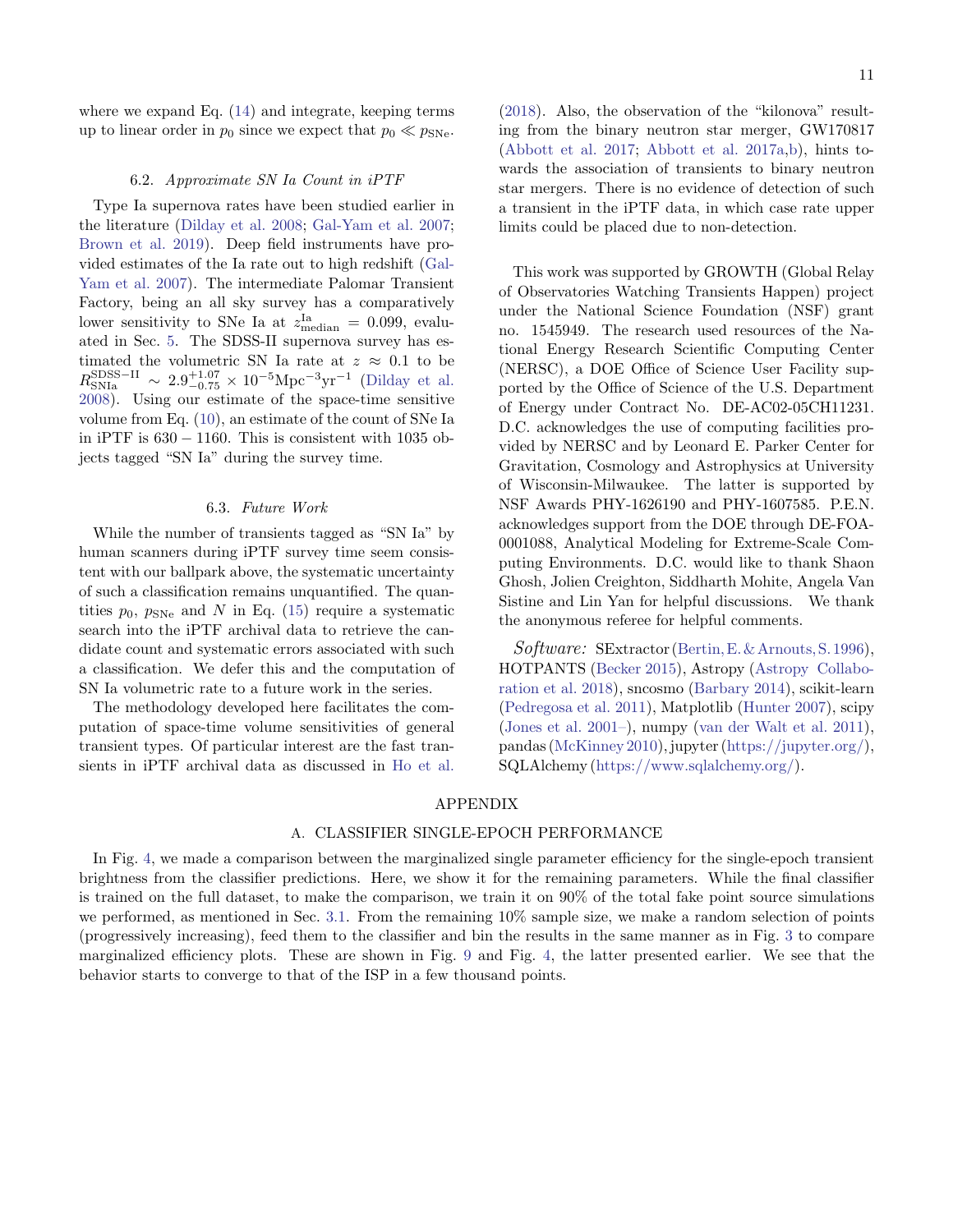

<span id="page-11-14"></span>Figure 9. This figure is an extension of Fig. [4.](#page-6-1) We compare the performance of the marginalized single parameter efficiency of the trained classifier compared to that of the original distributions in Fig. [3.](#page-5-0) We see the behavior of the ISP being reproduced by feeding the classifier a few thousand points.

# REFERENCES

- <span id="page-11-11"></span>Abbott, B. P., et al. 2017a, The Astrophysical Journal, 850, L39
- <span id="page-11-12"></span>—. 2017b, The Astrophysical Journal, 848, L13
- <span id="page-11-10"></span>Abbott, B. P., Abbott, R., Abbott, T. D., et al. 2017, ApJ Lett., 848, L12
- <span id="page-11-13"></span>Astropy Collaboration, Price-Whelan, A. M., Sipőcz, B. M., et al. 2018, AJ, 156, 123
- <span id="page-11-5"></span>Barbary, K. 2014, doi:10.5281/zenodo.11938
- <span id="page-11-2"></span>Becker, A. 2015, HOTPANTS: High Order Transform of PSF ANd Template Subtraction, , , ascl:1504.004
- <span id="page-11-4"></span>Bertin, E., & Arnouts, S. 1996, Astron. Astrophys. Suppl. Ser., 117, 393
- <span id="page-11-6"></span>Betoule, M., Kessler, R., Guy, J., et al. 2014, A&A, 568, A22
- <span id="page-11-3"></span>Bloom, J. S., Brink, H., Richards, J. W., et al. 2013, Monthly Notices of the Royal Astronomical Society, 435, 1047
- <span id="page-11-9"></span>Brown, J. S., Kochanek, C. S., Stanek, K. Z., et al. 2019, Monthly Notices of the Royal Astronomical Society, 484, 3785
- <span id="page-11-1"></span>Cao, Y., Nugent, P. E., & Kasliwal, M. M. 2016, Publications of the Astronomical Society of the Pacific, 128, 114502
- <span id="page-11-8"></span>Dilday, B., Kessler, R., Frieman, J. A., et al. 2008, The Astrophysical Journal, 682, 262
- <span id="page-11-0"></span>Drake, A. J., Djorgovski, S. G., Mahabal, A., et al. 2009, The Astrophysical Journal, 696, 870
- <span id="page-11-7"></span>Farr, W. M., Gair, J. R., Mandel, I., & Cutler, C. 2015, PhRvD, 91, 023005